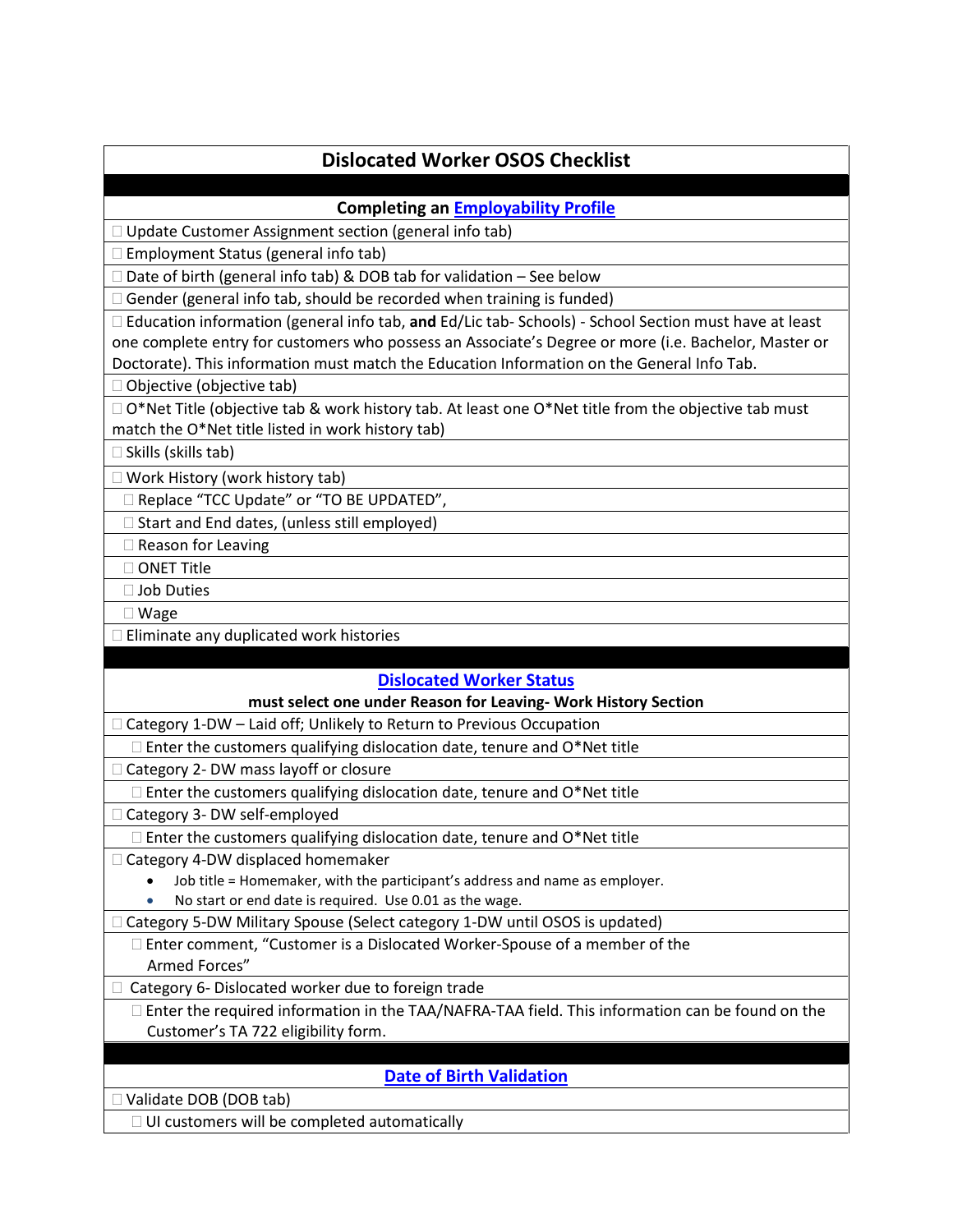□ Non UI – use DMV verification with Driver's/non Driver's license or source document- If no DMV ID, use other acceptable documents such as passport or birth certificate.

**[Selective Service](http://labor.ny.gov/workforcenypartners/ta/TA12-9-1-Selective-Service.pdf)** (for males 18-24 years of age/born after 1959)

Check Selective Service box (**add'l info tab**)

 $\Box$  Enter registration number – Note that if there is no registration, customer can't be served with WIOA funds, only Wagner/Peyser. If customer is past the age of registration (over 25), then the customer must self-attest in writing that the failure to register was not knowing and willful.

### **Demographic Characteristic/Barriers to Employment**

**Disability** (**add'l info tab**)

Enter Disability Status (Disabled/Not Disabled or Not Disclosed)

 $\Box$  Enter Disability Category for Disabled customers

**Low Income - Public Assistance** (**add'l info tab** or **prgms/pa tab**)

□ Check Poverty guidelines (http://labor.ny.gov/workforcenypartners/tools.shtm

Enter income status (add'l info tab) – Income 70% LLSIL box

If neither eligibility are met record "NA"

□ Enter 'Yes' for any public assistance and include a date (prgms/pa tab)

**English Language Learner-LEP** (Comp Assess window, **Education tab**)

□ Select "yes" for Limited English or "no"

 $\Box$  Add comment, LEP per customer attestation dated (mo/day/year),

Add primary language and needs in the Primary Language tab

**Cultural Barriers**

 $\Box$  Enter comment; the comment must include customer's cultural barriers.

**Single Parent** (Comp Assess window, **Family tab**)

 $\Box$  Record the selection that corresponds to the information provided. If no information provided, choose "not reported".

**Homeless** (Comp Assess window, **Housing tab**)

 $\Box$  Record 'Homeless' in the current housing field or if not homeless under Housing Assistance- "None" **Offender** (Comp Asses window, **Legal tab**)

□Select 'Yes' or "Not Applicable" in the offender Status field

All customers who receive funding for training will also need an Individual Employment Plan (IEP) completed. An IEP should include all of the listed information.

**[Individual Employment Plan \(IEP\) Checklist](http://labor.ny.gov/workforcenypartners/ta/TA09-17-1.pdf)**

 $\Box$  Identify the customer's occupational goal

 $\Box$  Look up labor market outlook for the customer's goal

 $\Box$  Summarize the customer's existing skills, which may include transferable and occupational skills,

including those gained from hobbies or volunteer work. Customer interests, work values and aptitudes should be highlighted as appropriate to the employment goal identified

 $\square$  Summarize the customer's skills gaps, remedial education, and supportive service needs

 $\Box$  Justification for the particular training program or provider

 $\Box$  Create an action plan including but not limited to: referrals to training and supportive services